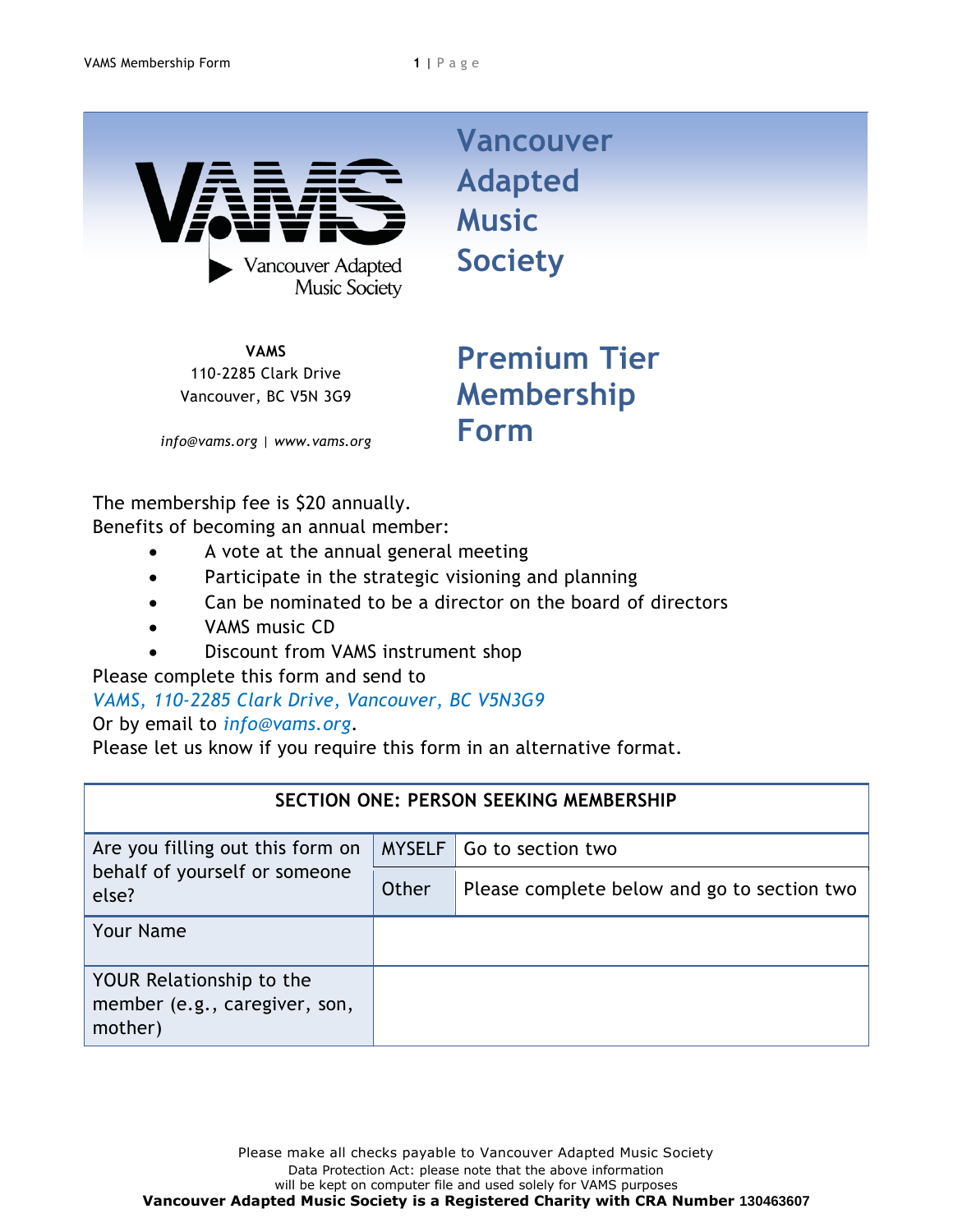| SECTION TWO: INFORMATION OF PERSON SEEKING MEMBERSHIP                                                 |  |  |  |
|-------------------------------------------------------------------------------------------------------|--|--|--|
| <b>Full Name</b>                                                                                      |  |  |  |
| <b>Full Address</b>                                                                                   |  |  |  |
| <b>Postal Code</b>                                                                                    |  |  |  |
| Telephone (Inc. Area Code)                                                                            |  |  |  |
| Mobile Number (primary contact)                                                                       |  |  |  |
| Email Address (primary contact)                                                                       |  |  |  |
| Date Of Birth                                                                                         |  |  |  |
| If the person seeking membership has a<br>disability, please describe the nature of<br>the disability |  |  |  |
| Please describe your interest in becoming<br>a member.                                                |  |  |  |